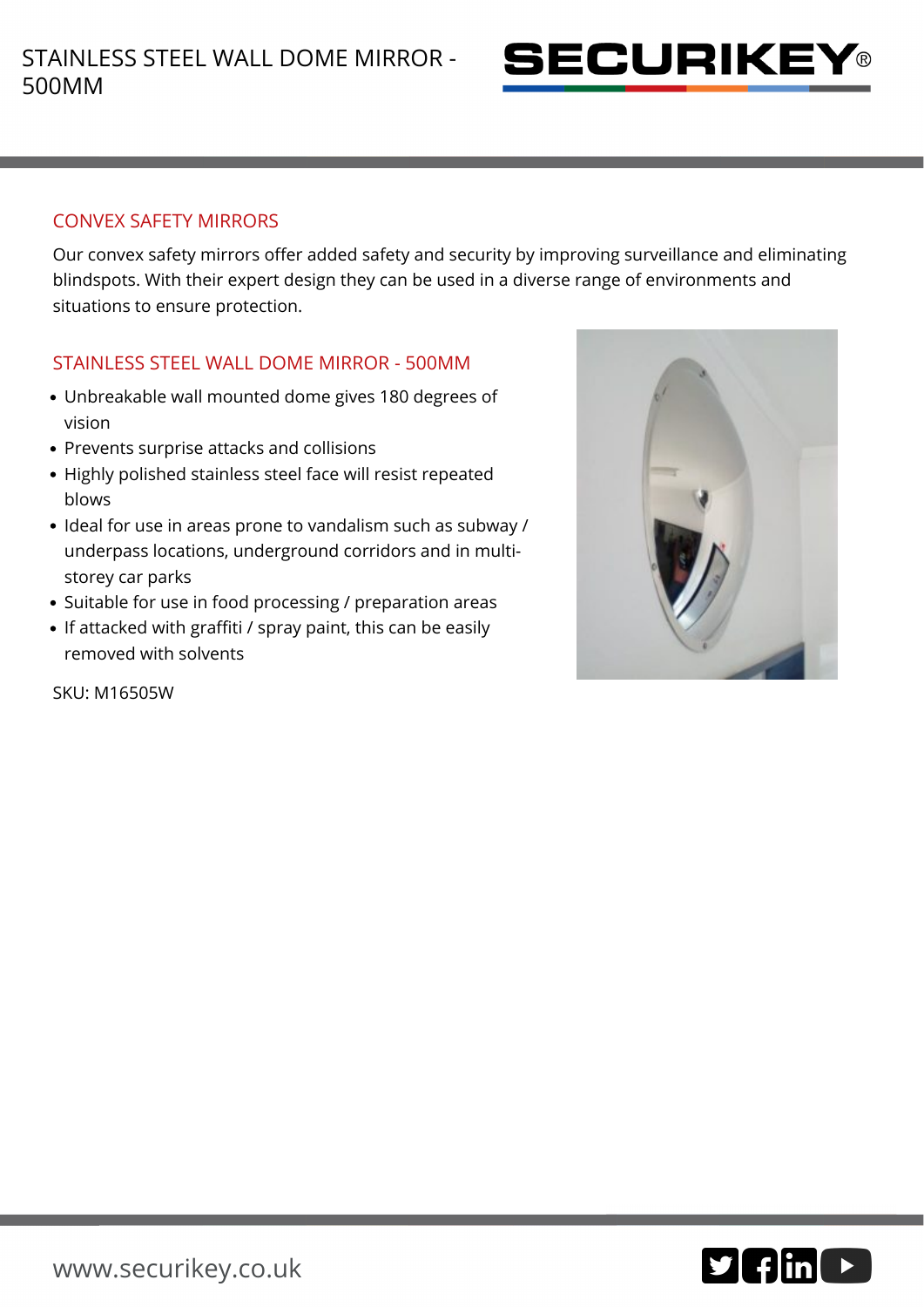

### ADDITIONAL INFORMATION

| Weight                  | 2.500 kg  |
|-------------------------|-----------|
| <b>Dimensions</b>       |           |
| <b>Diameter</b>         | 500mm     |
| <b>Viewing Distance</b> | 30 metres |

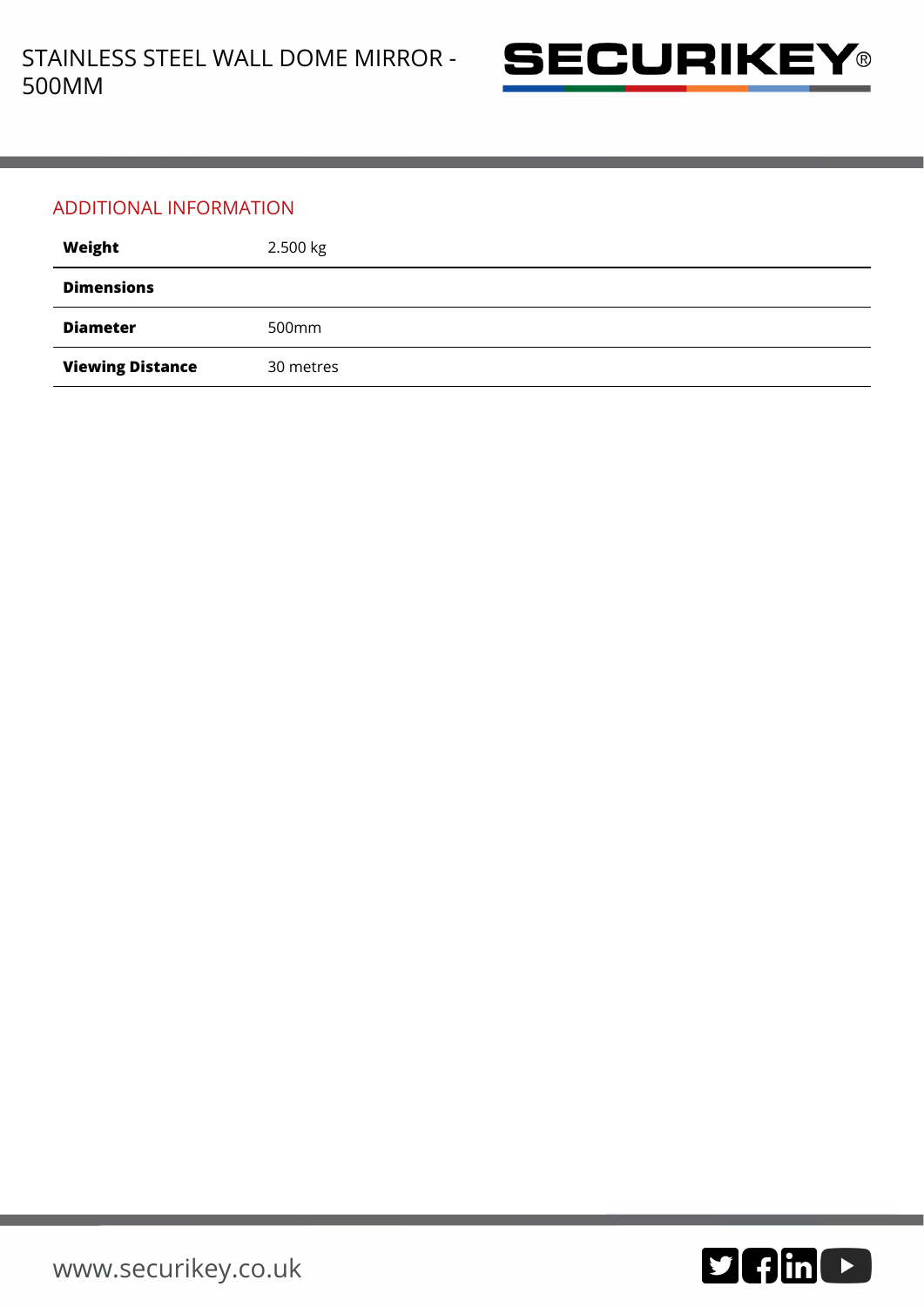

# STAINLESS STEEL WALL DOME MIRROR - 500MM IMAGES



**Police Preferred Specification** 





Secured By Design **500mm Stainless Steel Wall Dome Mirror** 



500mm Stainless Steel Wall Dome Mirror 500mm Stainless Steel Wall Dome Mirror

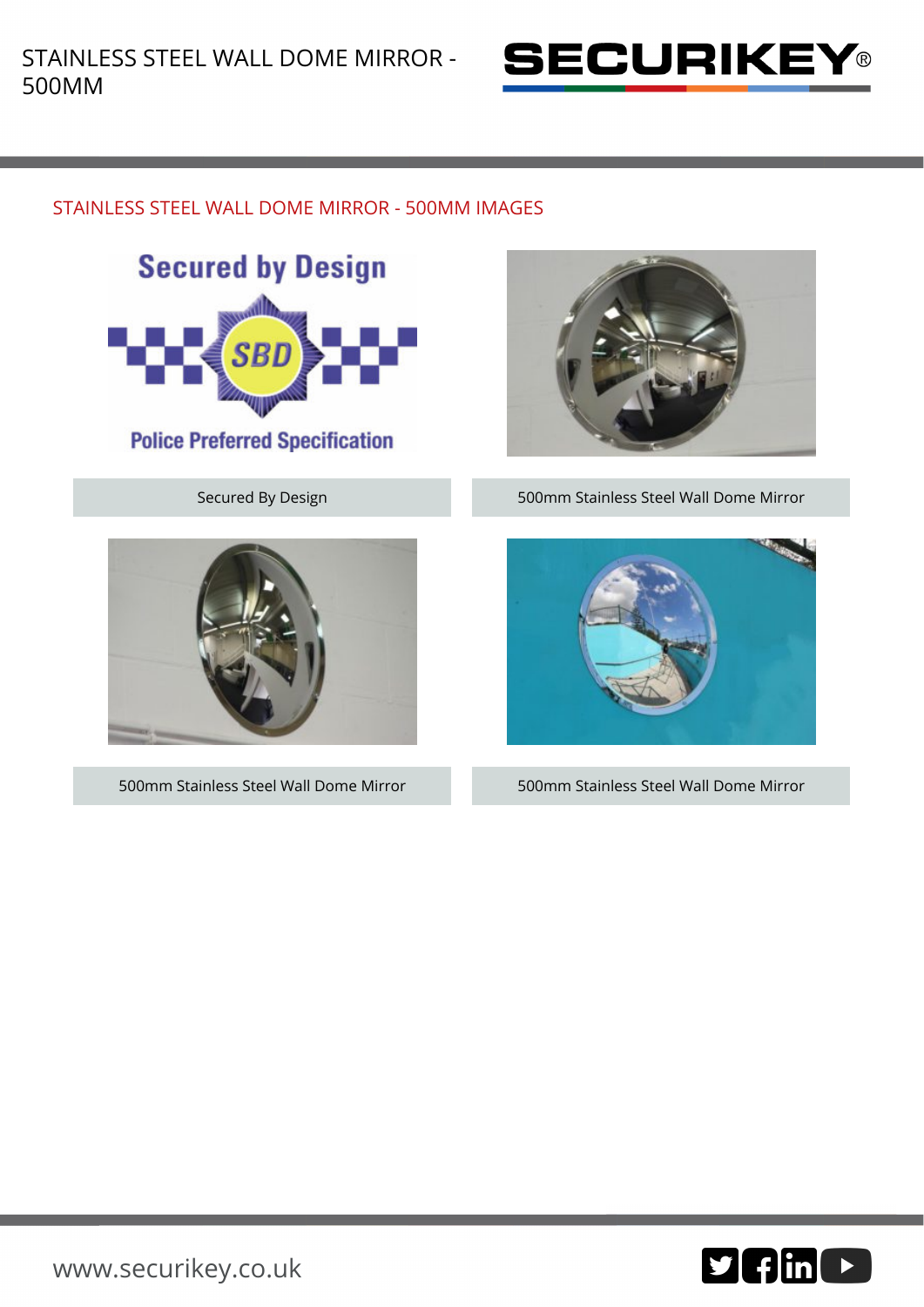

### STAINLESS STEEL WALL DOME MIRROR - 500MM IMAGES



Fixing Detail - 500mm Stainless Steel Wall Dome Mirror